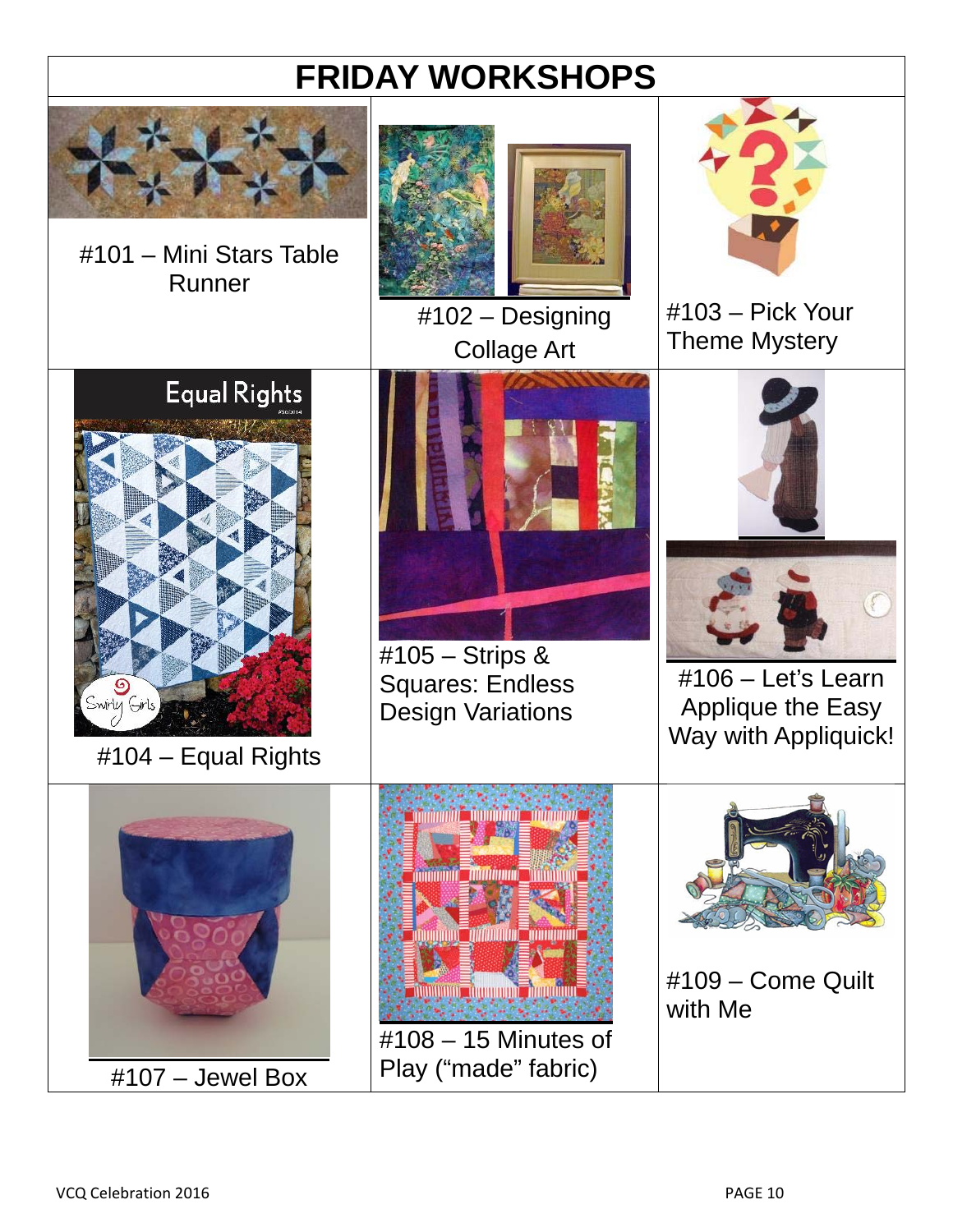# **FRIDAY CLASSES**

# **Workshop #101**

# **LUCILLE AMOS - Mini Stars Table Runner Construction Channel Beg**

Mini Stars Table runner was designed as a tool to teach beginner quilters foundation paper piecing. 17" x 51". Techniques used: cutting and preparing foundation papers, floating points, paper piecing templates, paper piecing tutorial and tools for paper pieced quilting. Three large stars and four small stars make up this runner. There are two fabrics each in large stars; and two different fabrics in small stars; however it can be made with only two fabrics. There are enough foundation papers in the pattern to make two table runners.

#### **Mini Stars Table Runner Supply List & Fabric Requirement**

#### **General Class Supplies**

Pattern will be for sale in class for \$20

- Iron/board
- Cutting Mat 18 x 24
- $6 \times 12$  ruler
- Scissors
- Rotary cutter with sharp blade
- Seam ripper
- Sewing machine with quarter inch foot and a snap on table that attaches to your sewing machine if possible
- $\bullet$  Sewing machine needles sharps size 70 or 80

#### **Paper Piecing Supplies**

- Add-a-Quarter™ Ruler 12 inch
- Scotch tape
- $\bullet$  UHU glue stick
- Flower head pins
- Medium size zip lock bags (4 or 5 1 gallon size)
- Purple Thang™ (optional)
- High quality thread
- Medium size binder clips (from office supply store)
- Template plastic, 1 sheet 12 x 12 or 2 sheets  $8\frac{1}{2}$  x 11
- Glue pen

| Fabric requirements for 1 table runner: | <b>Pre-cutting before class:</b>                        |
|-----------------------------------------|---------------------------------------------------------|
| #1 background fabric 1-1/4 yds          | #1 background $-$ 3 each 5 inch $\times$ 42 inch strips |
| #2 medium accent fabric 1/4 yd          | #1 background - 3 each 3-1/2 inch x 42 inch strips      |
| #3 dark accent fabric 1/4 yd            | #1 background - 2 each 9-3/4 inch x 42 inch strips      |
| #4 medium accent fabric 1/4 yd          | #2 medium accent $-2$ each 4-1/4 inch x 42 inch strips  |
| #5 dark accent fabric 1/4 yd            | #3 dark accent - 2 each 4-1/4 inch x 42 inch strips     |
|                                         | #4 medium accent $-2$ each 2-1/2 inch x 42 inch strips  |
|                                         | $#5$ dark accent - $2$ each 2-1/2 inch x 42 inch strips |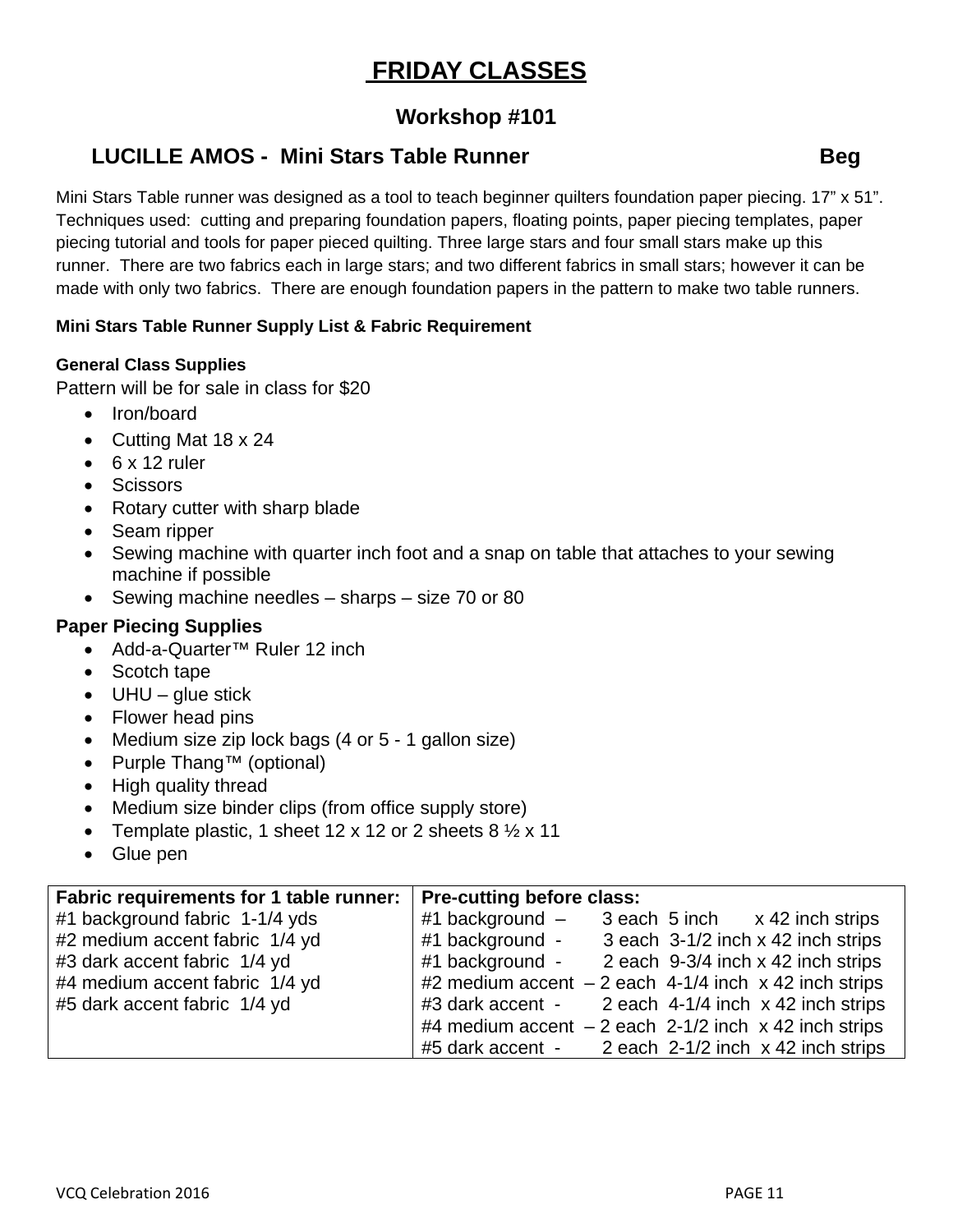# **Workshop #102**

# **JUNE COLBURN The Great Fabric Cut-Up: Designing Collage Art Fig. 2.1 All**

Collage is a wonderful technique for developing your artist's eye and creative spirit! Develop new ways to look at fabric: learn how to choose fabrics for collage, to "fussy cut" edges, to combine eight or more prints into one stunning design by layering and stitching (or fusing) the fabrics onto a muslin foundation. Explore color concepts as you decide which fabrics draw the eye across the design, where to place featured elements, how to subtly or dramatically move from one print to the next. Clever tips and techniques will make the design process fun and easy! Take home a 20" x 22" masterpiece suitable for quilting, framing, or making into a pillow, bag or garment panel. Bring your camera – the trunk show full of samples will give you dozens of ideas for future projects! After taking this class, you will never look at your "stash" in the same way again!

**Fabric kit**: \$20 purchase in class. Kit contains: 22" x 24" muslin, 8-10 coordinate fabrics; choice of focal design element, instructions. Note: Kits will be available in a variety of colors.

#### **Supply List:**

- Small sharp scissors
- Lots of pins
- Water soluble fabric glue stick (blue colored becomes clear when dried)
- Fusible web
- Small trash bag

No sewing machine required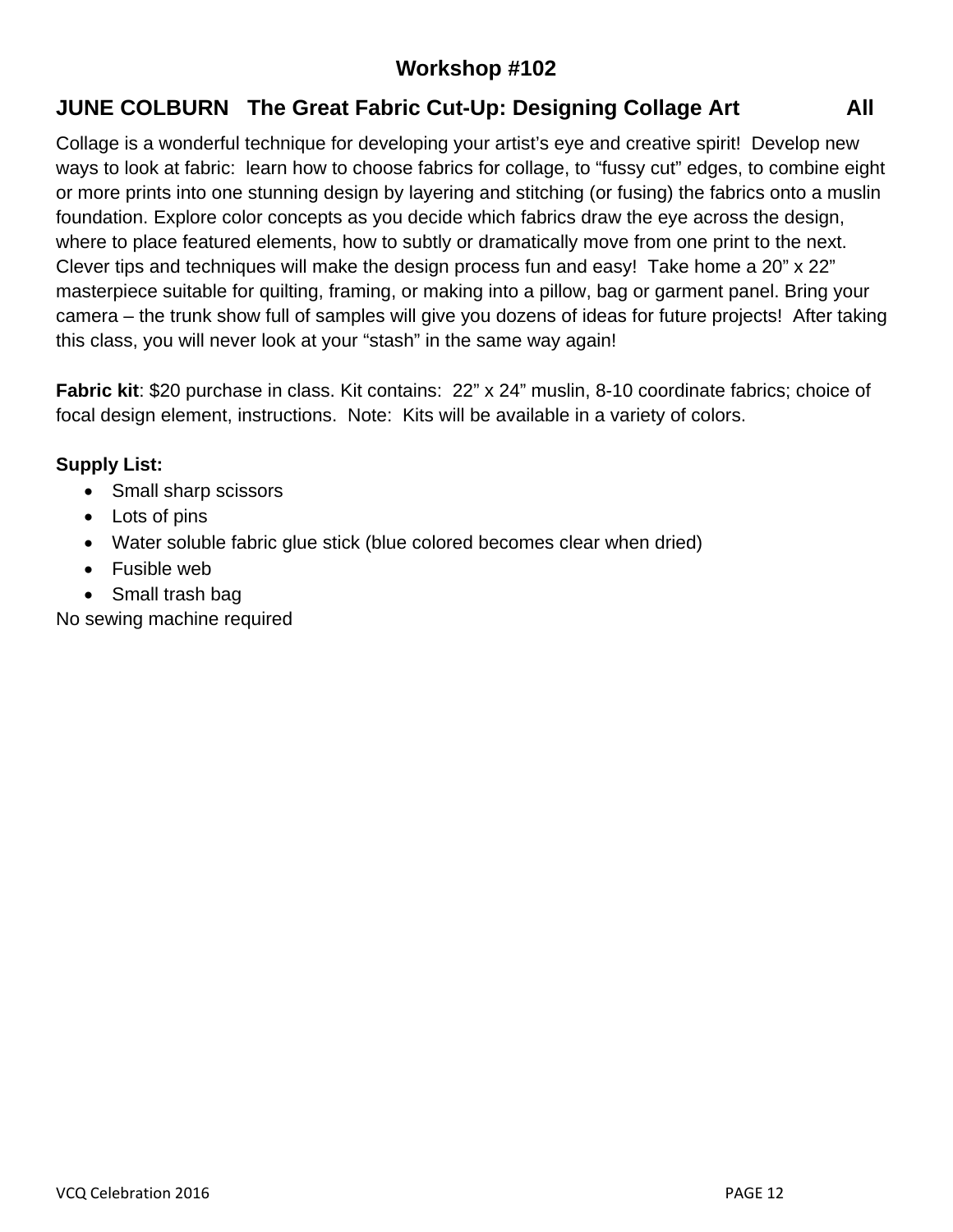# **Workshop #103**

# **AUGUSTA COLE Pick Your Theme Mystery Quilt All**

This mystery will be one of your favorites! The Mystery will involve one traditional block and repeating that block. You can make a small table topper, a baby, standard, queen or king sized quilt. It will be your decision. You are gonna love this one! My quilt is a Mystery at Sea --- I have used all one batik background and added many different beautiful blue batiks for the contrast. I actually used a jelly roll of 2.5" strips for the different blues. I absolutely love the ocean and this quilt wraps the ocean around me.

So for themes you may want to think about:

- A **Beach** Mystery (sand, water, shells, sea grass)
- A **Sunset** Mystery (golds and browns)
- A **Garden** Mystery (florals, I would use small prints)
- A **Scrappy** Mystery (different backgrounds and your favorite scraps)
- A **Mountain** Mystery (all the beautiful mountain hues)
- A **Seasonal** Mystery (pick your favorite Season and all the colors you love for that season
- A Christmas / **Holiday** Mystery

As you can see the possibilities are endless --------

#### **Supply List:**

- Background fabric (this can all be the same fabric or you may use an assortment of tone on tone, neutrals, etc.
- Contrasting Color fabric choose fabrics that will pop against your background. These strips will be 2.5" so a jelly roll works well
- Set-in Triangles I used a dark blue to "frame" my Mystery at Sea
- This mystery will use half-square triangles and my favorite way of making them is using the Omnigrid #96 Ruler (available in class for \$16) and the Eleanor Burns Triangle Square-Up Ruler (available in class for \$14).
- Sewing machine
- Basic Sewing Kit

#### **Fabric Requirements:**

- $\bullet$  Background: Small size (table topper, baby quilt) 4 yards
	- $\blacksquare$  Full or queen 7 yards
	- King  $-9$  yards
- Contrasting Color Fabric: you will only use this for the 2.5" strips and one jelly roll (40 strips) will work or a variety of 2.5" strips that work with your chosen theme.
- Set-In Triangle fabric: 4 yards (includes binding)
- Backing and Batting: you can do later

### **Pre-cutting**

### **Background fabric**

5 strips 4.5" x width of fabric (WOF), sub-cut into 45, 4.5" squares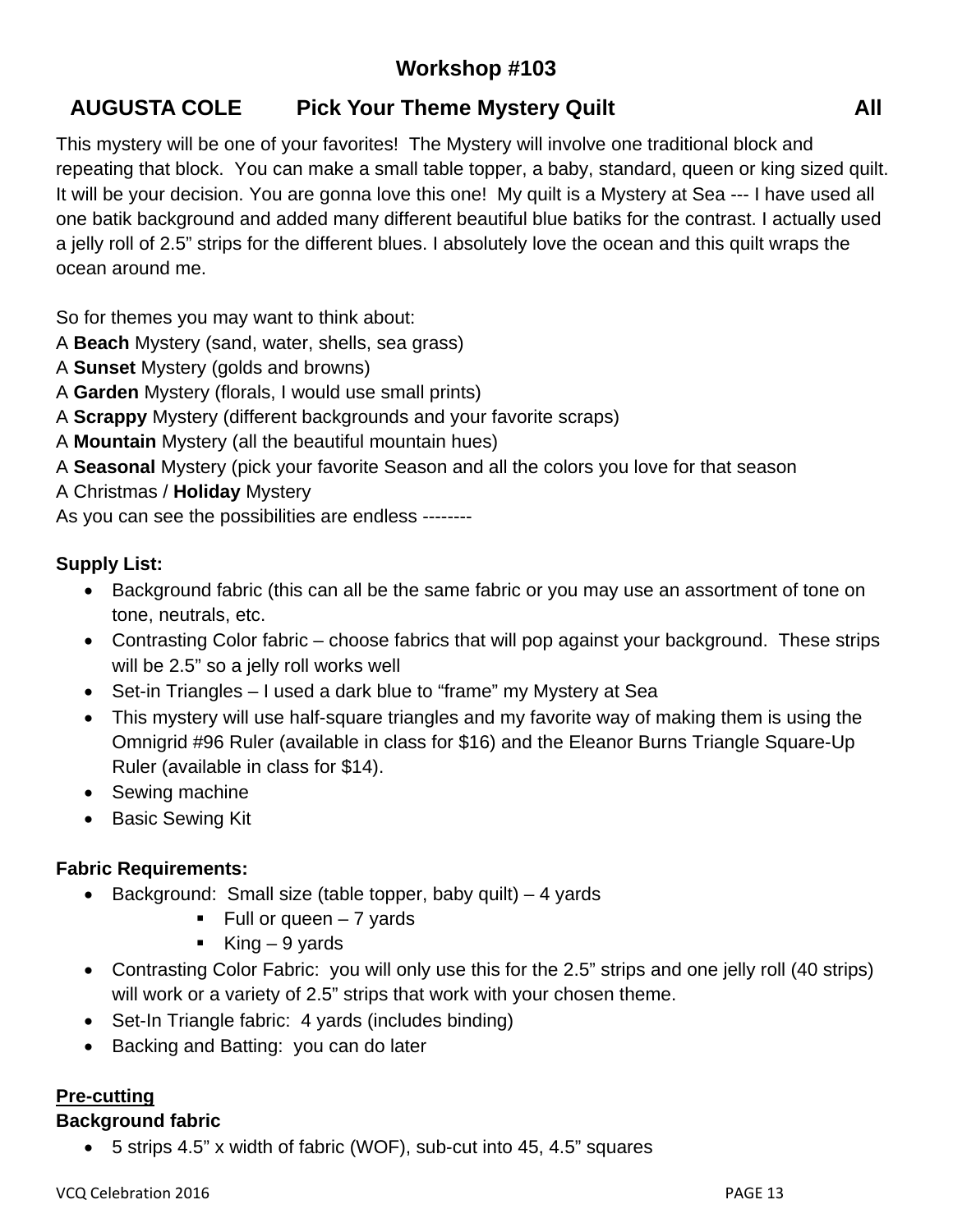- 5 strips of 2.5" x width of fabric (WOF). Do **NOT** sub cut these
- Bring remaining fabric to class

#### **Contrasting Color Fabric**

- If using a jelly roll no pre-cutting is necessary
- If cutting from your own fabrics cut 2.5" strips, short strips will work well. You will not sub-cut these strips, we will use them with the Omnigrid #96 ruler

#### **Set-In Triangle fabric and binding: can be cut later.**

# **Workshop #104**

### **SUSAN EMORY** Equal Rights **Advisory Equal Rights** Adv Beg

Triangle Tricks with the Equal Rights pattern! Learn to cut and piece accurate triangle-in-a-triangle with Swirly Girls' innovative technique. Susan will also discuss fabric placement, bias edges and pressing. A lap, twin or queen size quilt may be made.

**Important BEFORE Class:** If students want to order before the class, they can call me at 804-647-8770 and I will send them one or I will also have them available at Celebration. All of my patterns are carried by Kelly Ann's Quilting in Warrenton. Here is a link to order: http://store.kellyannsquilting.com/stores\_app/Browse\_dept\_items.asp?Shopper\_id=1807794542180& Store id=862&Page id=17&categ id=3&parent ids=0&name=Swirly+Girls

**NOTE:** Follow the instructions in pattern to starch and pre-cut shapes from your prints and accent fabric. **DO NOT** cut triangles.

#### **Supply List:**

- Equal Rights pattern by Swirly Girls Design
- Creative Grids 60 degree triangle Ruler (#CGRT60)
- Cutting mat 18 x 24, or your favorite
- Ruler  $6 \times 12$  or  $6 \times 24$ , or your favorite
- Rotary cutter
- Sewing machine, etc.
- Fabric: Lap Lap Twin Twin Queen  $53" \times 68"$  75" x 94" 87" x 106" Print Fabrics 1/3 yard each of 8 1/2 yard each of 10 1/2 yard each of 10 Accent fabric 2 yards 3-5/8 yards 3-5/8 yards 3-5/8 yards Border **n/a** n/a n/a n/a n/a n/a 2 yards Backing 3-1/2 yards 5-2/3 yards 8 yards Binding 5/8 yard 3/4 yard 304 xard 3/4 yard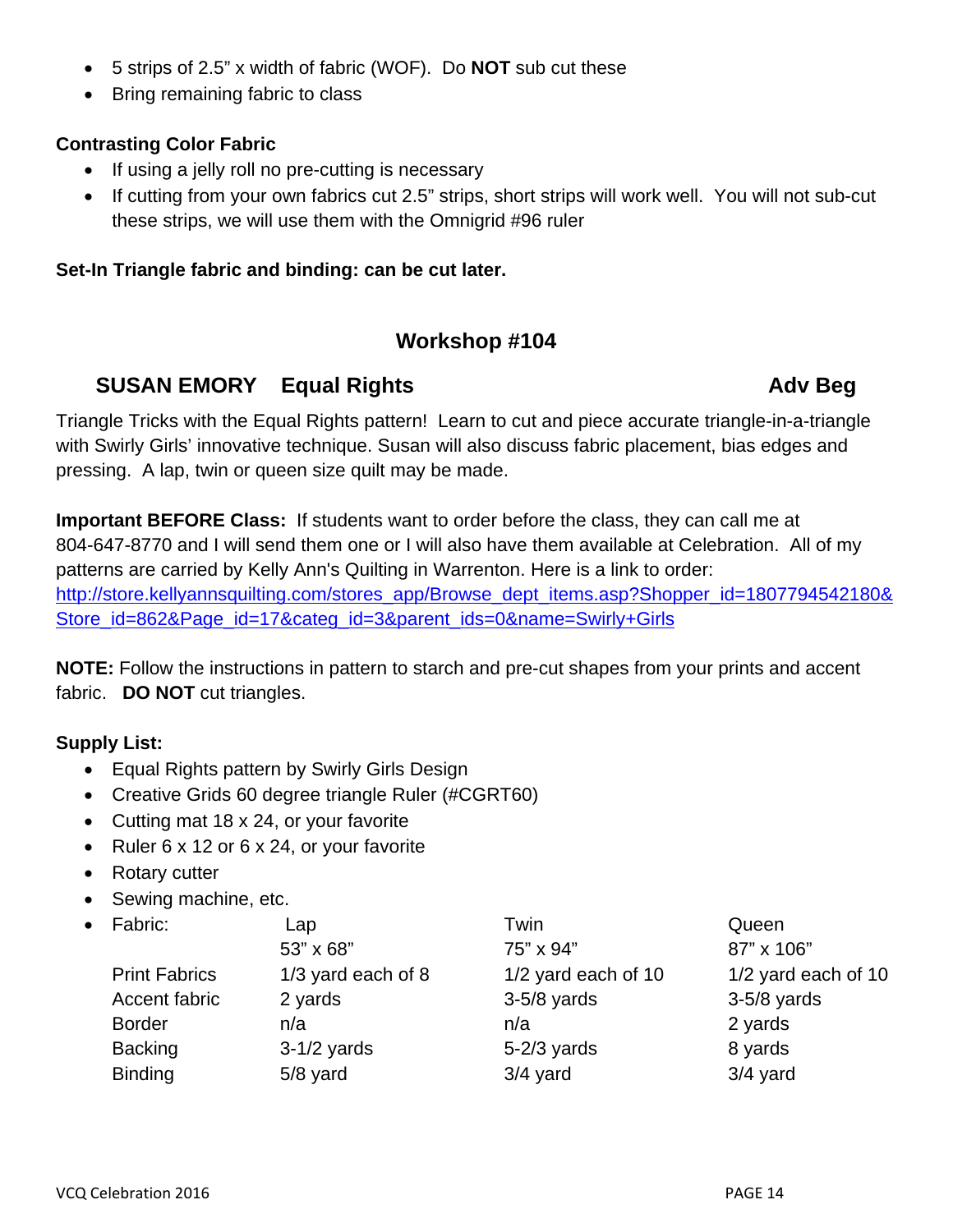# **Workshop #105**

# **RAYNA GILLMAN Strips & Squares: Endless Design Variations All**

Set yourself free! In this class you'll discover simple and exciting block variations with strips, squares, and rectangles. Using "what if?" to guide you, you'll quickly and easily create one-of-a-kind blocks you can use in endless combinations to create your own original quilts.

### **Supply List:**

- 1 yd worth of assorted strips from 2-1/2"- 4" wide and from 8"-12" long (lengths are approximate and you can bring longer and cut in class, but pre-cut will save you time.) Feel free to bring leftover strips and blocks, as well as larger pieces, fat quarters, etc. The more choices, the better – lights,-medium-darks, prints, stripes, lots of solids, batiks, black & white prints are good. Hand-dyes or handprints are fine, too.
- 6 or more 4" or 5" squares cut from solid or reads-as solid fabrics.
- Sewing machine, thread
- Rotary cutter & mat, 12 x 18 or 18 x 24 (and an extra blade, just in case)
- Scissors, seam ripper, pins
- Ruler  $6 \times 12$  or  $6 \times 24$  (which you won't use very much)
- Fusible web 1 yard (optional if you use it, bring it. You never know.)
- Batting 18 x 24 (you may or may not use it, depending on your progress but good to have)

# **Workshop #106**

# **DIANE KIRKHART Let's Learn Appliqué the Easy Way with Appliquick! Beg**

Begin with the larger sized Overall Sam and progress to at least one of the miniature versions of Overall Sam and Sunbonnet Sue. In this class you will learn how to use the *Apliquick* tools to shape pieces perfectly as well as the perfect appliqué stitch. Students will be able to sample the use of the new Apliquick rods in class. They are available at a reduced rate of \$24.00 plus tax should you choose to keep the rods.

**Basic Kit Fee**: \$15.95 includes pattern (for the large Overall Sam and Overall Sam and Sunbonnet Sue in miniature, and the case) , fabrics (for the three figures but NOT the case), a small piece of Apliquick stabilizer and an Apliquick glue pen **Basic Kit plus Apliquick rods**: \$41.39

### **Supply list:**

- YLI 100 weight silk thread. If you do not have silk and wish to try the instructor's, you will be able to
- Pair of small scissors that cut to the tip
- Applique needle: size 10 or 11 appliqué needle or a needle of their choice they are comfortable using
- Thimble
- Soft lead mechanical pencil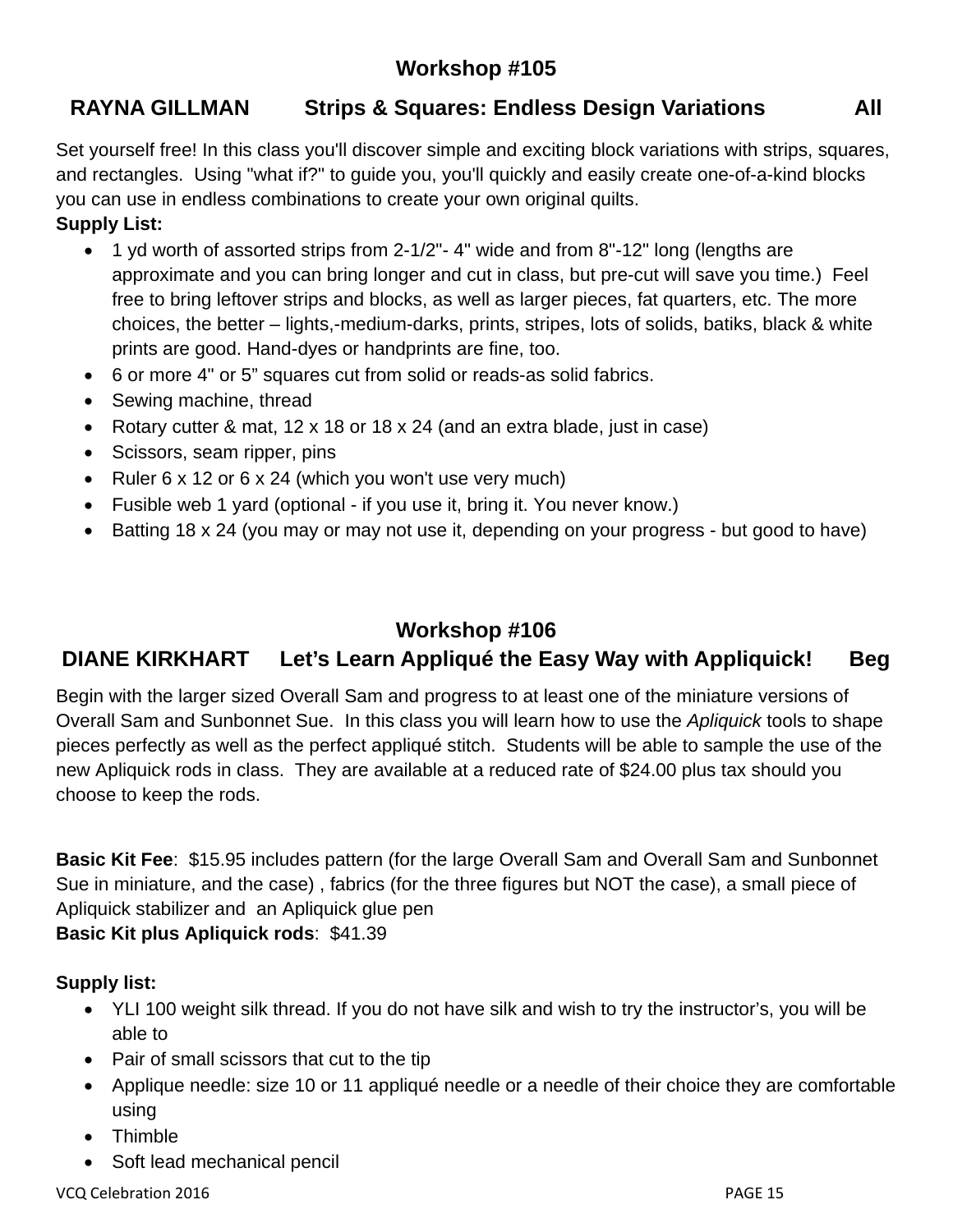- Ultra fine sharpie pen
- Basic Sewing Kit

#### **Items and Individual Costs:**

Apliquick rods, \$25.44 Glue pen, \$5.95 Stabilizer, \$5.30 Glue pen and stabilizer, \$11.24 Apliquick rods, glue pen and stabilizer, \$36.68

#### **Workshop #107**

### **CHERYL SEE Jewel Box w/ Lid using English Paper Piecing All**

In this workshop we will be making the Jewel Box with circular lid using 3<sup>2</sup> Paper Pieces, fusible and English Paper Piecing. This is one of eight projects featured in my book, Not Just Hexies. At the end of the workshop you will not only have a finished (or nearly finished) item, but you will have learned the basic techniques used for all eight (8) projects and all 29 sizes. The Jewel Box, for example, can be made in three basic shapes and nine different sizes! They are addictive to make and are great gifts.

Students will have the option to purchase the Standard Kit OR the Optional Kit:

**Standard Kit:** includes Paper Pieces, fusible and Perfect Circle template for ¾" Square Jewel Box - \$8.00

- (8) ¾" Hexagon Paper Pieces
- $(4)$   $\frac{3}{4}$ " 6 point diamond Paper Pieces
- (4) ¾" Equilateral Triangle Paper Pieces
- ¾" Square Paper Piece
- 2" Circle Paper Piece
- ¾" x 7" Rectangle Paper Piece
- Fusible
- 2" Karen Kay Buckley Circle template

**Optional Kit** – Complete Jewel Box and Bowl Kit, fusible and Perfect Circle Template - \$19.00

- Complete Paper Piece Pack for all nine different size Jewel Boxes and all nine different size Jewel Bowls
- Fusible for workshop
- 2" Karen Kay Buckley Perfect Circle template for workshop

#### **Supply List:**

In addition to your Basic Sewing Equipment:

- 1 Fat Quarter and 1 Fat Sixteenth (9" x 11") of contrasting solid fabrics or fabrics that read as solids. A thin fabric like Batik works great!
- Strong, thin thread to match